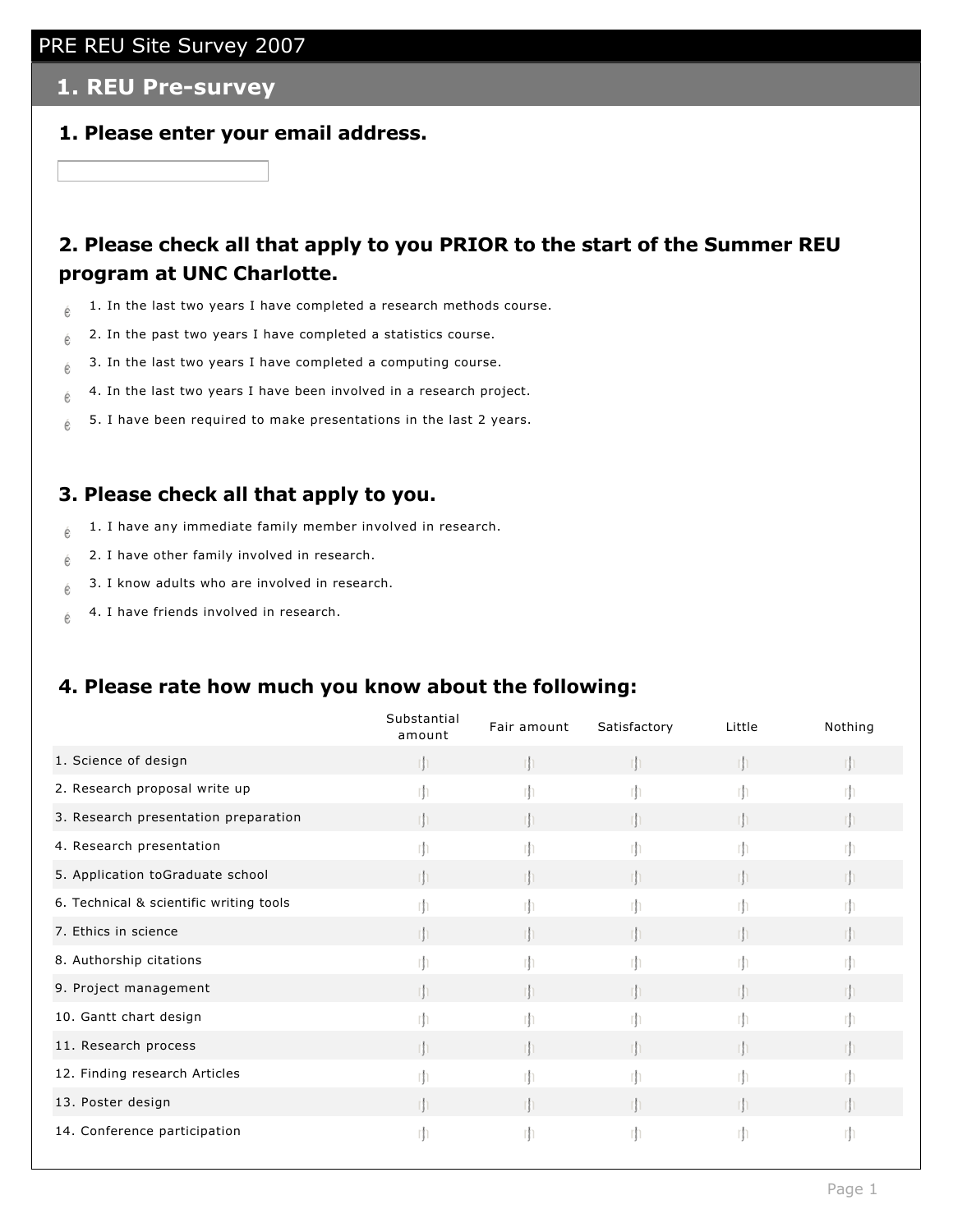## **5. How long have you been interested in research? Describe any particular event that initiated your interest.**



#### **6. Please describe the types of research you believe computing researchers do.**

 $\left. \rule{0.3cm}{0.15cm} \right|$ 

## **7. What are the various fields in computing research you have been exposed to? (Please check all that apply.)**

- $e^{\theta}$  Artificial Intelligence/Robotics
- $e$  Hardware/Architecture
- $e$  Numerical Analysis/Scientific Computing
- $e^e$  Programming Languages/Compilers
- $e^{\theta}$  OS/Networks
- $\phi$  Software Engineering
- $e^{\theta}$  Theory/Algorithms
- $e^{\theta}$  Graphics/Human Interfaces
- $\phi$  Databases/Information Systems

## **8. When were you first interested in computing?**

- $\mathbb{F}$  Elementary school
- $\mathbb{N}$  Middle school
- $\mathbb{H}$  High school
- $m$  College
- $\mathbb{F}$  Other (please specify)

#### **9. Describe any particular event that initiated your interest in computing:**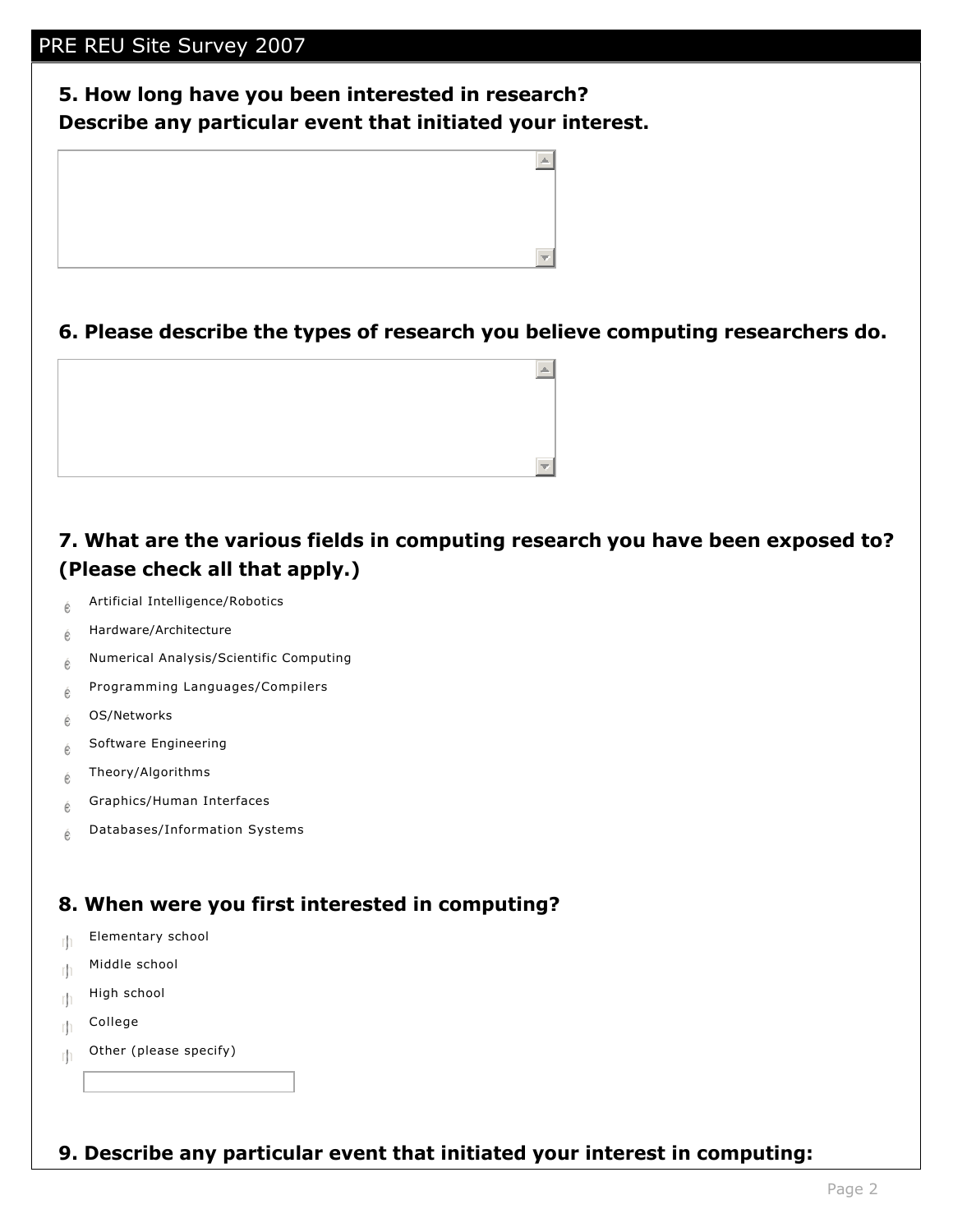## **10. Please rank the importance of each of the following factors in your decision to pursue computing interests.**

 $\left| \right|$ 

|                                                                   | Most important | Important | Slightly important | Not at all<br>important |
|-------------------------------------------------------------------|----------------|-----------|--------------------|-------------------------|
| A teacher encouraged me.                                          |                |           |                    |                         |
| I am good at math and science.                                    |                |           |                    |                         |
| A relative is in computing/IT.                                    |                |           |                    |                         |
| A friend is in computing/IT.                                      |                |           |                    |                         |
| Computing/IT is enjoyable and interesting.                        |                |           |                    |                         |
| Computing/IT affords many career opportunities.                   |                |           |                    |                         |
| I like the idea of being a computer scientist/IT<br>professional. |                |           |                    |                         |
| Computing/IT is challenging.                                      |                |           |                    |                         |
| Computing/IT jobs pay well.                                       |                |           |                    |                         |
| My work experience led me to choose to study<br>computing/IT.     | rn             |           |                    |                         |
| My employer encouraged me.                                        |                |           |                    |                         |

## **11. Are there any other factors that were important to your decision to pursue your interests in computing/IT?**



## **12. Have you ever been involved in an extracurricular activity that emphasized computing/IT? (Please check all that apply.)**

- $\acute{\text{e}}$  IEEE
- $e^+$  ACM/AITP
- $e$  Society of Women Engineers
- $e$  Women in Science and Engineering
- $\phi$  Black Data Processors Association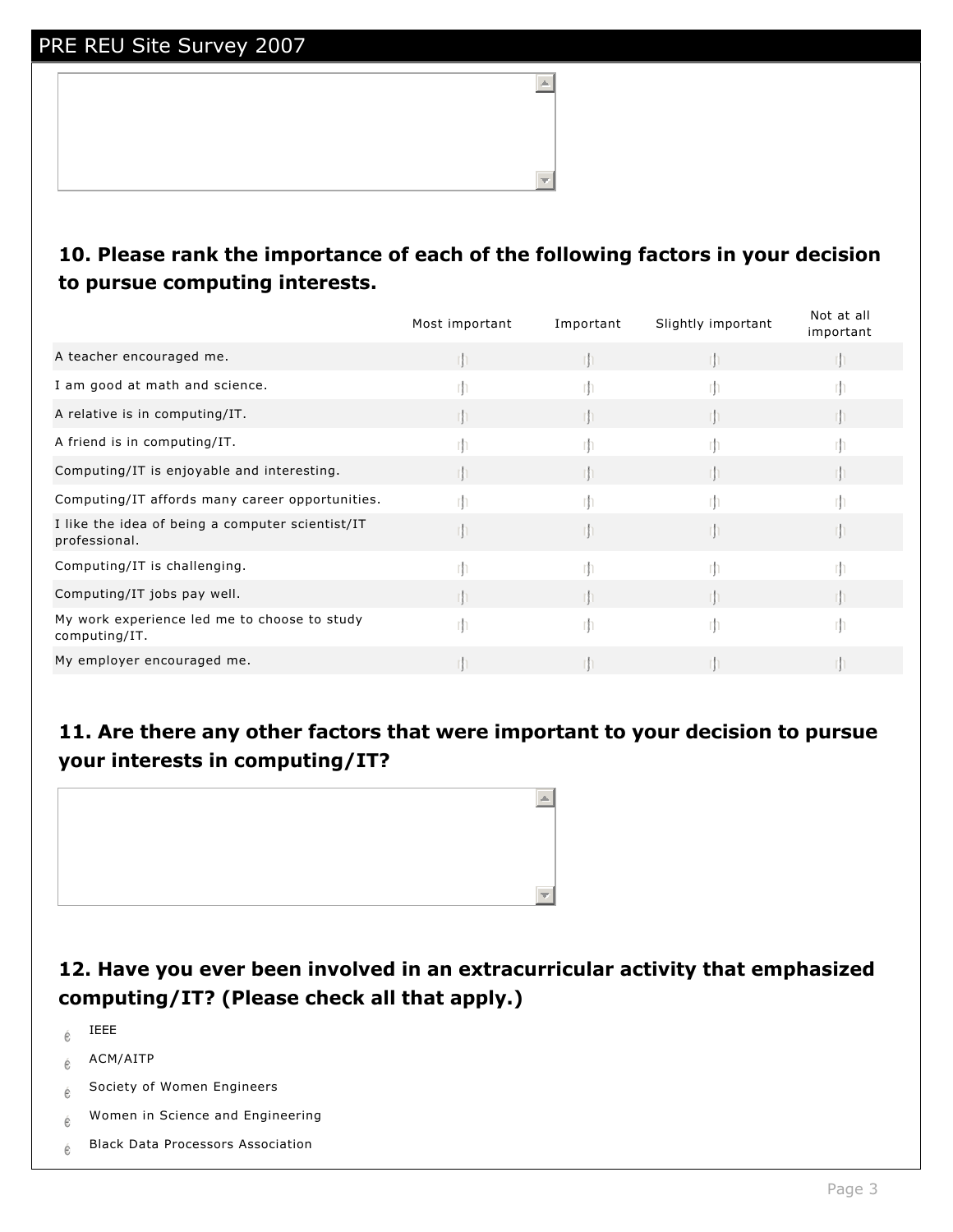- $\phi$  Computing Research Association
- $e$  Women in Computer Science Club
- $\phi$  Computing/IT Graduate Student Association
- $\phi$  Other (please specify)

## **13. What types of interaction do you have with faculty in your department? (check all that apply)**

- $\phi$  A faculty member has advised me about what courses to take.
- $\phi$  A faculty member has advised me on a research project.
- $\phi$  A faculty member has advised me about a career decision.
- $\phi$  A faculty member has about graduate school.
- $\phi$  I have had no interaction with faculty outside of courses.
- $\phi$  Other (please explain)

## **14. What level of contact do you have with the faculty in your department?**

| No contact | Once a semester | Once a month | Every other week | - At least once a<br>week |
|------------|-----------------|--------------|------------------|---------------------------|
|            |                 |              |                  |                           |

## **15. I expect the REU experience to:**

|                                                                                                       | Strongly<br>Agree | Moderately<br>Agree | Slightly<br>Agree | Slightly<br>Disagree | Moderately<br>Disagree | Strongly<br>Disagree | N/A  |
|-------------------------------------------------------------------------------------------------------|-------------------|---------------------|-------------------|----------------------|------------------------|----------------------|------|
| 1. To be challenging and fun.                                                                         |                   |                     |                   | rh                   |                        |                      | rh   |
| 2. To provide me with faculty mentorship.                                                             | m                 | -rjn                | m                 | m                    | -rh                    | -rh                  | m    |
| 3. To help me better understand how to do<br>research.                                                |                   | - In                | rh.               | $\mathbb{I}$         |                        |                      | Iþ.  |
| 4. To help me better understand how to use<br>statistics.                                             | -rh               | m                   | -m                | -rh                  | -rh                    | Iħ.                  | -rjn |
| 5. To teach me about several major research<br>approaches (e.g. experimental, survey,<br>simulation). | - Ih              | rh.                 | Ih.               | $\mathbb{I}$         | rh                     | $\mathsf{m}$         | Th   |
| 6. To encourage me to pursue my own<br>interests.                                                     | -rh               | m                   | -m                | -rh                  | -rh                    | Iħ.                  | m    |
| 7. To connect me with students like myself.                                                           |                   | Тľ                  | rh.               | m                    |                        |                      | rh   |
| 8. To connect me to faculty who are helpful.                                                          | rh                | rh                  | m                 | rh.                  | rh                     | -rh                  | m    |
| 9. Improve my GPA.                                                                                    |                   |                     |                   | m                    |                        |                      |      |
| 10. Help me decide if the field of computing is<br>right for me.                                      | m                 | rh.                 | m                 | m                    | -rjn                   | -rh                  | m    |

#### **16. Please describe any additional expectations that you have in participating in**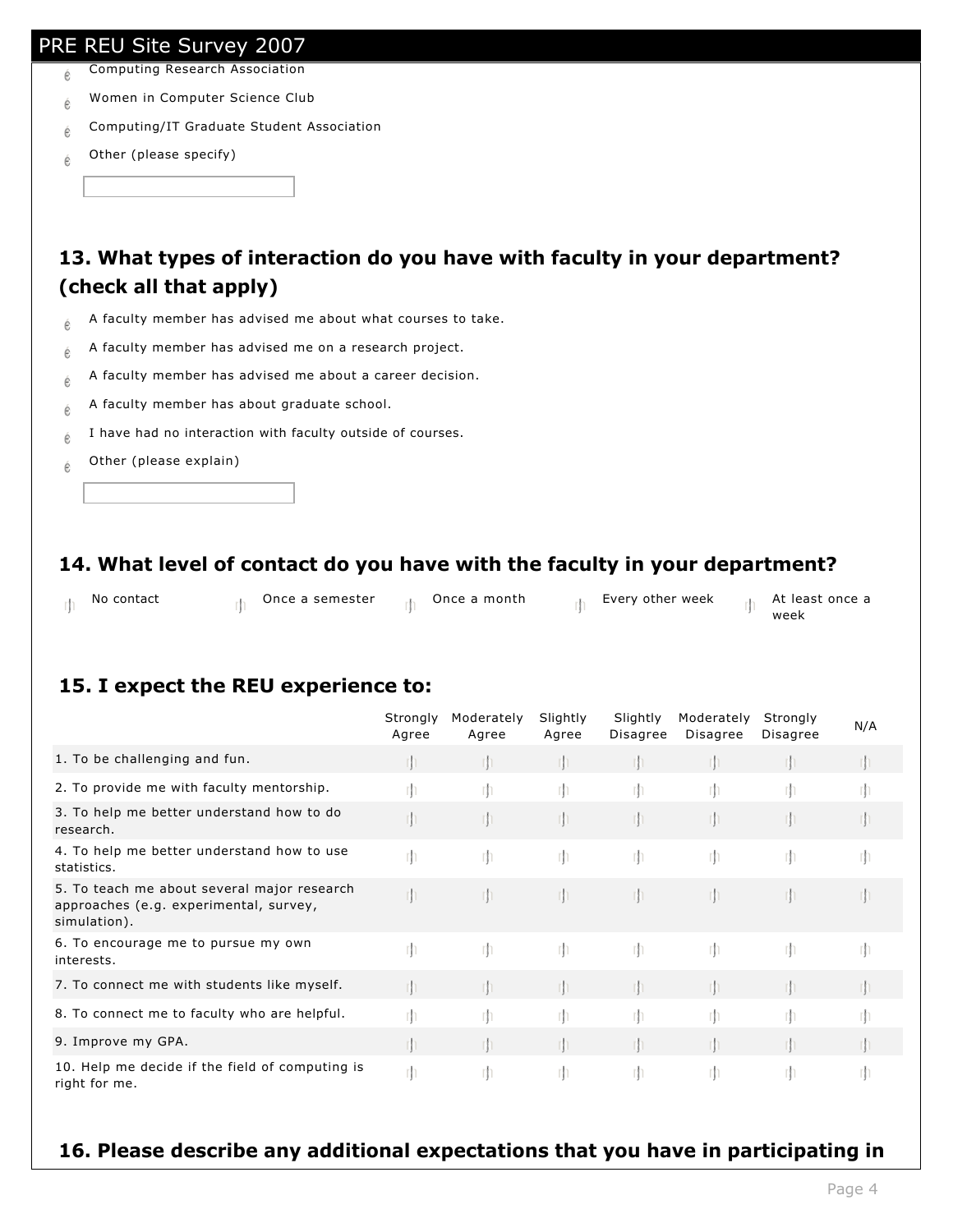## **the REU program.**

| 17. The REU experience will give me the chance to: |  |  |  |  |
|----------------------------------------------------|--|--|--|--|
|----------------------------------------------------|--|--|--|--|

|                                                                                 | Stongly<br>Agree | Moderately<br>Agree | Slightly<br>Agree | Slightly<br><b>Disagree</b> | Moderately<br><b>Disagree</b> | Strongly<br><b>Disagree</b> |
|---------------------------------------------------------------------------------|------------------|---------------------|-------------------|-----------------------------|-------------------------------|-----------------------------|
| 1. Get paid to work on something that is related<br>to my interests             |                  |                     |                   |                             |                               |                             |
| 2. Work with other women who are interested in<br>computing                     | m                |                     | m.                | rn.                         |                               |                             |
| 3. Work with other minorities who are interested<br>in computing                |                  |                     |                   |                             |                               |                             |
| 4. Explore whether research and graduate<br>school may be the right path for me |                  |                     | m.                |                             |                               |                             |
| 5. Gain exposure to research literature in my<br>field                          |                  |                     |                   |                             |                               |                             |

 $\Box$ 

 $\overline{\mathcal{A}}$ 

## **18. Academic**

|                                                                                                                        | Strongly<br>Agree | Moderately<br>Agree | Slightly<br>Agree | Slightly<br>Disagree | Moderately<br>Disagree | Strongly<br><b>Disagree</b> |
|------------------------------------------------------------------------------------------------------------------------|-------------------|---------------------|-------------------|----------------------|------------------------|-----------------------------|
| 1. I am confident in my ability to discuss<br>computing research findings.                                             | m                 |                     | $\mathbb{I}$      | rh                   | $\mathbb{I}$           |                             |
| 2. I enjoy reading research studies in<br>computing literature.                                                        | rh                | m                   | m                 | m                    | m                      | rh                          |
| 3. I am confident in my ability to evaluate<br>research findings in terms of their application to<br>computing.        | rh                | Iľ                  | n                 | rh                   | m                      |                             |
| 4. I am confident in my ability to evaluate the<br>quality of a computing research study.                              | m                 | m                   | m                 | m                    | m                      | rh                          |
| 5. I am confident in my ability to design a<br>computing research study.                                               | rh                | m                   | $\mathbb{I}$      | rh                   | $\mathbb{I}$           |                             |
| 6. I think learning to do research is enjoyable.                                                                       | m                 |                     | rh.               | m                    | m                      |                             |
| 7. I find research to be challenging and<br>exciting.                                                                  | rþ.               |                     | Th.               | m                    | In.                    |                             |
| 8. I am confident in my ability to understand<br>computing research.                                                   | m                 | m                   | m                 | m                    | m                      | rh                          |
| 9. I am confident in my ability to apply statistics<br>to computing research.                                          | ıþ                |                     | $\mathbb{I}$      | m                    | $\mathbb{I}$           |                             |
| 10. I am confident in my knowledge of<br>computing research methods.                                                   | m                 | rh                  | m                 | m                    | m                      |                             |
| 11. I am confident in my ability to apply various<br>methods to computing research.                                    | m                 | m                   | $\mathbb{I}$      | m                    | $\mathbb{I}$           |                             |
| 12. I am confident in my ability to develop<br>computing research questions which are<br>interesting and researchable. | rh                | m                   | m                 | m                    | m                      |                             |
| 13. I am easily frustrated when doing research.                                                                        | Th                |                     | m                 |                      | rh.                    |                             |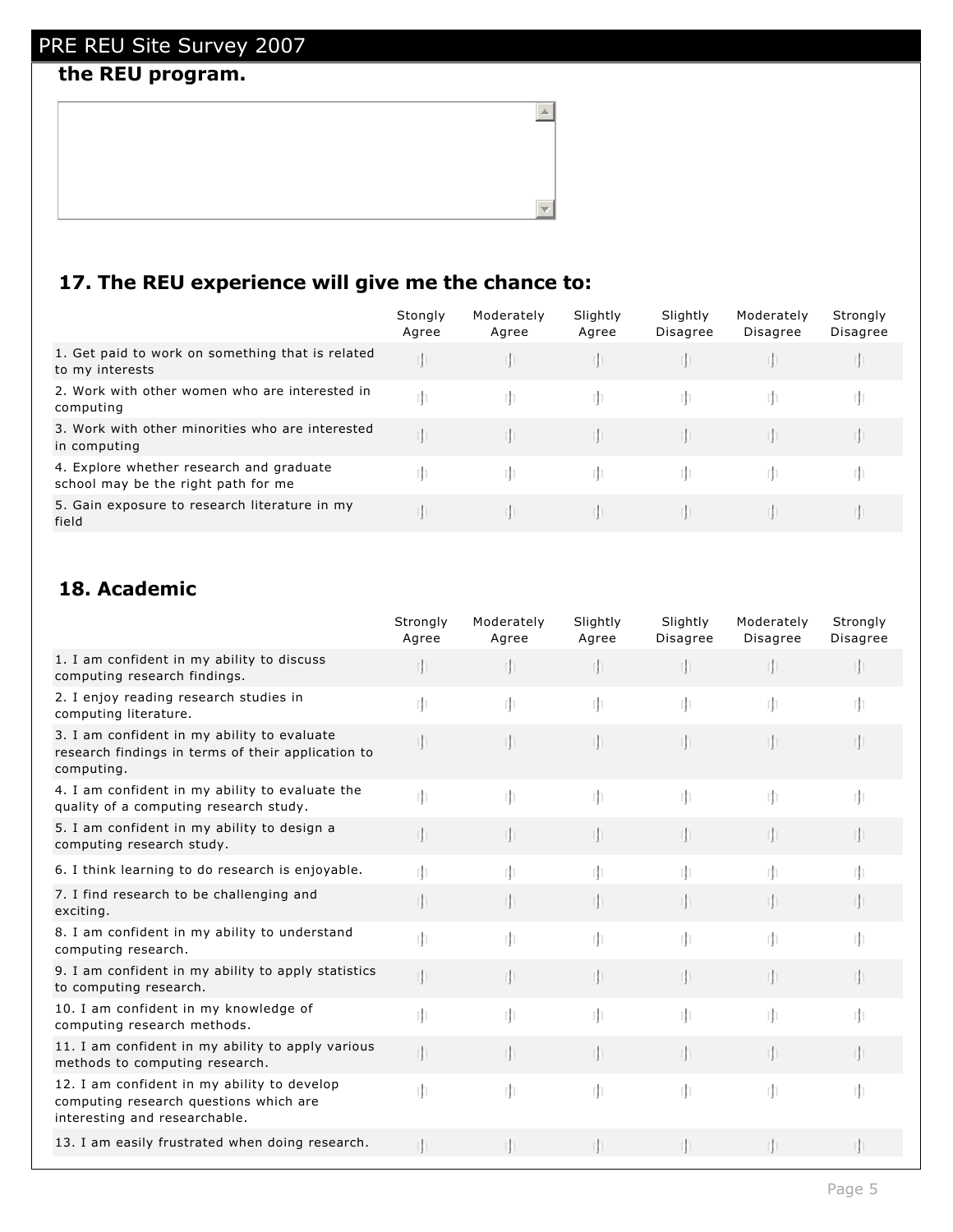| PRE REU Site Survey 2007                                                                          |  |  |  |
|---------------------------------------------------------------------------------------------------|--|--|--|
| 14. I am confident in my ability to write-up<br>research for publication in a scientific journal. |  |  |  |
| 15. I am confident in my ability to present<br>research findings.                                 |  |  |  |

## **19. Please indicate your level of agreement with the following statements.**

|                                                                                          | Strongly<br>Agree | Moderately<br>Agree | Slightly<br>Agree | Slightly<br><b>Disagree</b> | Moderately<br><b>Disagree</b> | Strongly<br><b>Disagree</b> |
|------------------------------------------------------------------------------------------|-------------------|---------------------|-------------------|-----------------------------|-------------------------------|-----------------------------|
| I feel like I am part of my computing<br>department.                                     |                   |                     |                   |                             |                               |                             |
| I feel like I "fit" in the field of computing/IT.                                        |                   |                     |                   |                             |                               |                             |
| Someone like me can succeed in a<br>computing/IT career.                                 |                   |                     | m                 |                             |                               |                             |
| I can relate to the people around me in my<br>extracurricular activities.                |                   |                     | m                 |                             |                               |                             |
| I can cope with being the only person of my<br>race/ethnicity/gender/ability in a class. |                   |                     |                   |                             |                               |                             |

## **20. Please indicate your level of agreement with the following statements.**

|                                                                                                                                                                          | Strongly<br>Agree | Moderately<br>Agree | Slightly<br>Agree | Slightly<br>Disagree | Moderately<br>Disagree | Strongly<br>Disagree |
|--------------------------------------------------------------------------------------------------------------------------------------------------------------------------|-------------------|---------------------|-------------------|----------------------|------------------------|----------------------|
| I will succeed in my science courses.                                                                                                                                    |                   |                     |                   |                      |                        |                      |
| I will succeed in my programming courses.                                                                                                                                | rh                |                     |                   |                      |                        |                      |
| I will succeed in my math courses.                                                                                                                                       |                   |                     |                   |                      |                        |                      |
| Doing well in math will enhance my career/job<br>possibilities.                                                                                                          | rh                | rh                  | m                 | rh                   | rh                     |                      |
| A degree in computing/IT will allow me to obtain<br>a well paying job.                                                                                                   | []                |                     | m                 | m                    |                        |                      |
| I will be treated fairly on the job, that is, I<br>expect to be given the same opportunities for<br>pay raises and promotions as my fellow<br>coworkers in computing/IT. | rh                | rh                  | -rh               | -rh                  | m                      | m                    |
| I can cope with not doing well on a test.                                                                                                                                |                   |                     |                   |                      |                        |                      |
| A degree in computing/IT will give me the<br>lifestyle that I want.                                                                                                      | rh                | rh                  | rh.               | -rh                  | rh                     |                      |
| Doing math will increase my sense of self-worth.                                                                                                                         | rh.               |                     |                   |                      |                        |                      |

## **21. Career Aspirations**

|                                                                                        | Strongly<br>Agree | Moderately<br>Agree | Slightly<br>Agree | Slightly<br>Disagree | Moderately<br>Disagree | Strongly<br><b>Disagree</b> |
|----------------------------------------------------------------------------------------|-------------------|---------------------|-------------------|----------------------|------------------------|-----------------------------|
| 1. I place a high value on the role of research<br>in my future career.                |                   |                     |                   |                      |                        |                             |
| 2. Participating in research during graduate<br>school is not a major priority for me. |                   |                     |                   |                      |                        |                             |
| 3. Developing research skills is an important<br>part of my career goals.              |                   |                     |                   |                      |                        |                             |
| 4. I would not enjoy working on a research<br>project.                                 |                   |                     |                   |                      |                        |                             |
| 5. I would enjoy a research oriented job or a job                                      |                   |                     |                   |                      |                        |                             |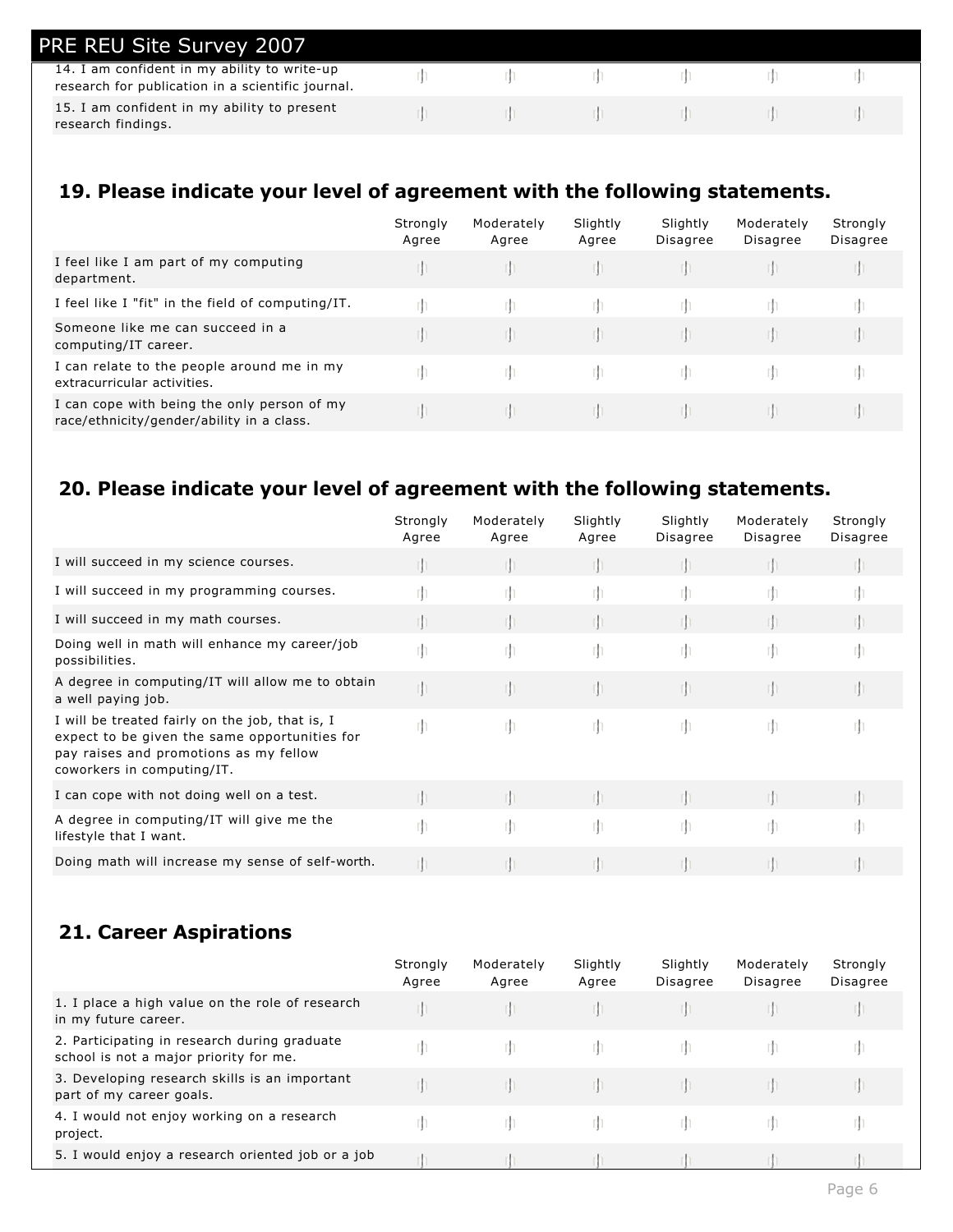| PRE REU Site Survey 2007<br><u>- willch has some element of research in it.</u>             |  |  |  |
|---------------------------------------------------------------------------------------------|--|--|--|
|                                                                                             |  |  |  |
| 6. I believe that my level of preparation for<br>employment was enhanced by my REU project. |  |  |  |

## **22. Think about your long term academic and career goals and plans, and rate each item below.**

|                                                              | Strongly<br>Agree | Moderately<br>Agree | Slightly<br>Agree | Slightly<br><b>Disagree</b> | Moderately<br><b>Disagree</b> | Strongly<br>Disagree |
|--------------------------------------------------------------|-------------------|---------------------|-------------------|-----------------------------|-------------------------------|----------------------|
| I would like to obtain a Master's degree in<br>computing/IT. |                   |                     | m                 |                             |                               |                      |
| I would like to obtain a PhD in computing/IT.                |                   |                     |                   |                             |                               |                      |
| I would like to attend graduate school in<br>another field.  |                   |                     | m                 |                             |                               |                      |
| I would like to obtain an MBA.                               |                   |                     | rn                |                             |                               |                      |
| I would like to work before going to graduate<br>school.     |                   |                     | m                 |                             |                               |                      |
| I am not interested in graduate school.                      |                   |                     | m                 |                             | m                             |                      |

## **23. Please rate how much you agree with each statement.**

|                                                                                                                          | Strongly<br>Agree | Moderately<br>Agree | Slightly<br>Agree | Slightly<br><b>Disagree</b> | Moderately<br><b>Disagree</b> | Strongly<br>Disagree |
|--------------------------------------------------------------------------------------------------------------------------|-------------------|---------------------|-------------------|-----------------------------|-------------------------------|----------------------|
| I plan to stay in the field of computing long<br>term.                                                                   |                   |                     |                   |                             |                               |                      |
| I believe the field of computing requires a lot of<br>creativity.                                                        |                   |                     |                   |                             |                               |                      |
| I feel that my high school computing/IT<br>program prepared me for the challenges of my<br>college computing/IT program. |                   |                     |                   |                             |                               |                      |

## **24. Value of Computing Research**

|                                                                                                              | Strongly<br>Agree | Moderately<br>Agree | Slightly<br>Agree | Slightly<br>Disagree | Moderately<br>Disagree | Strongly<br>Disagree |
|--------------------------------------------------------------------------------------------------------------|-------------------|---------------------|-------------------|----------------------|------------------------|----------------------|
| 1. Research conducted in computing is of little<br>value to society.                                         |                   |                     |                   |                      |                        |                      |
| 2. Researchers in computing should focus on<br>research which can be used to improve the lives<br>of others. | m                 |                     | m.                |                      |                        |                      |
| 3. Most research in computing is unnecessary.                                                                |                   |                     |                   |                      |                        |                      |
| 4. Research in computing is important for<br>identifying problems and solutions of value to<br>society.      |                   |                     | m.                |                      |                        |                      |

## **25. Please rate how much you agree with each statement.**

|                                                                             | Strongly | Moderately | Slightly | Slightly                                                                                              | Moderately | Stronaly |
|-----------------------------------------------------------------------------|----------|------------|----------|-------------------------------------------------------------------------------------------------------|------------|----------|
|                                                                             | Aaree    | Agree      | Agree    | Disagree                                                                                              | Disagree   | Disagree |
| I can make friends with people from different<br>backgrounds and/or values. |          |            |          | $\mathbb{R}^n$ is the set of $\mathbb{R}^n$ in the set of $\mathbb{R}^n$ is the set of $\mathbb{R}^n$ |            |          |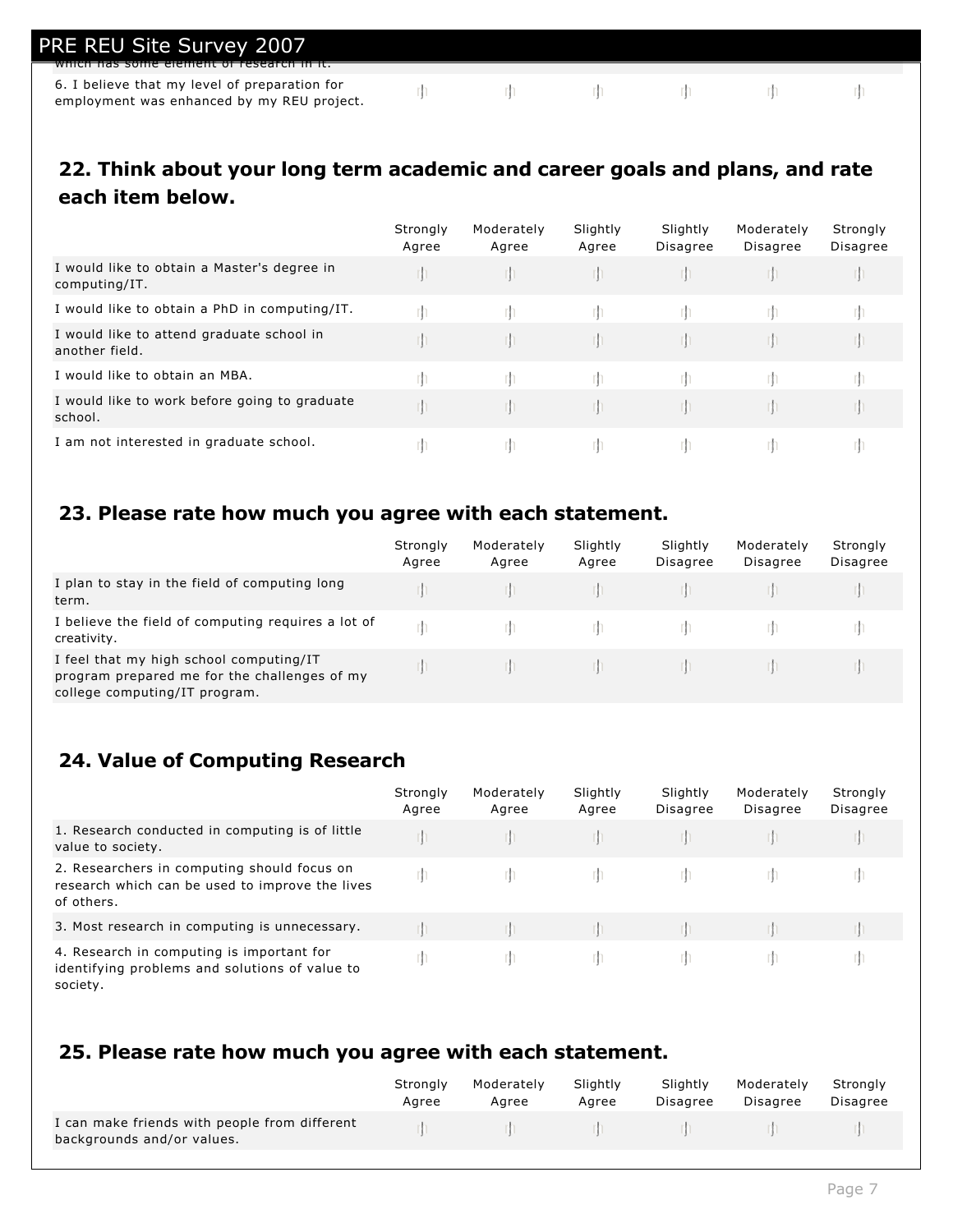| <b>PRE REU Site Survey 2007</b>                                                                                     |  |  |  |
|---------------------------------------------------------------------------------------------------------------------|--|--|--|
| I can cope with friends' disapproval of my<br>chosen major.                                                         |  |  |  |
| I can approach faculty or staff to get assistance.                                                                  |  |  |  |
| I can succeed in a computing/IT curriculum<br>while not having to give up participation in my<br>outside interests. |  |  |  |
| I am committed to applying computing/IT to<br>benefit our society.                                                  |  |  |  |

## **26. If I were having difficulties with one of my professors, I would:**

|                                 | Always | Often | Usually | Sometimes | Never |
|---------------------------------|--------|-------|---------|-----------|-------|
| Talk to a friend about it.      |        |       |         |           |       |
| Talk to the professor about it. |        |       |         |           |       |
| Talk to my advisor about it.    |        |       |         |           |       |
| Try to switch sections.         |        |       |         |           |       |
| Do nothing.                     |        |       |         |           |       |

## **27. If I were on a student team and having difficulties with one or more of my fellow team members, I would:**

|                                                                 | Always | Often | Usually | Sometimes | Never |
|-----------------------------------------------------------------|--------|-------|---------|-----------|-------|
| Talk to other members of my team.                               |        |       |         |           |       |
| Talk to classmates who aren't on my team.                       |        |       |         |           |       |
| Try to switch teams.                                            |        |       |         |           |       |
| Talk to course professor or TA about rectifying<br>the problem. |        |       |         |           |       |

## **28. If I have discovered that I have performed poorly on an exam in a class that is critical to my major, I would:**

|                                 | Always | Often | Usually | Sometimes | Never |
|---------------------------------|--------|-------|---------|-----------|-------|
| Talk to a friend about it.      |        |       |         |           |       |
| Talk to the professor about it. |        |       |         |           |       |
| Talk to my advisor.             |        |       |         |           |       |
| Drop the course.                |        |       |         |           |       |
| Do nothing.                     |        |       |         |           |       |

 $\left| \right|$ 

## **29. What concerns do you have about participating in the REU?**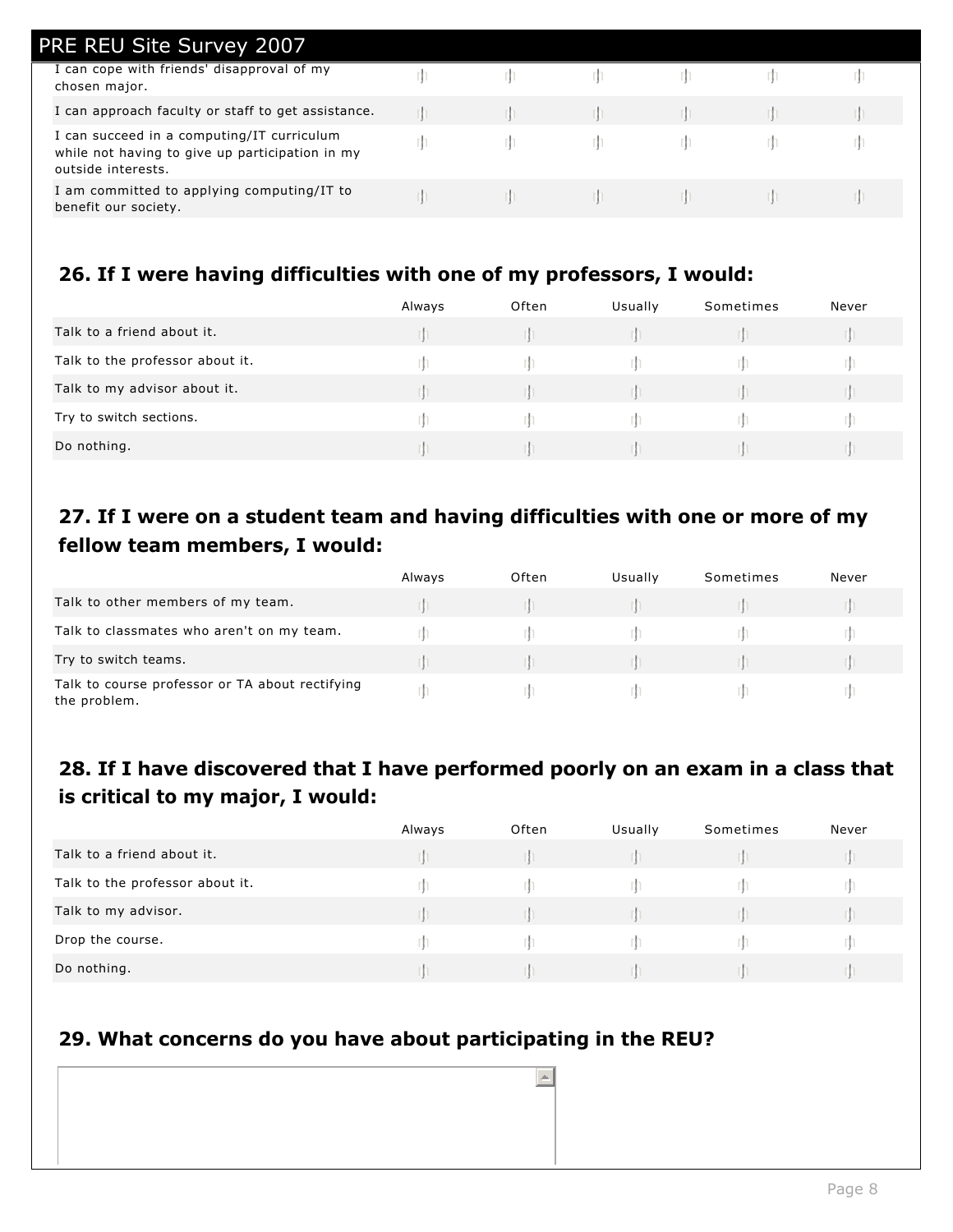**30. What do you most hope to gain from your participation in the REU?**

 $\leftarrow$ 



**31. Please tell us about your interest in the STARS Alliance (a program that provides students with professional development, mentoring, and outreach and research opportunities). For more information about the STARS Alliance, please see the website: http://www.starsalliance.org/ .**



## **32. Any additional comments and suggestions are welcome below.**



## **33. Gender**

 $m$  Female

- $\mathbb{E}$  Male
- $\mathbb{F}$  Prefer not to specify.

#### **34. Age**

**35. Ethnic identity: please check the one that best describes your ethnic identity.**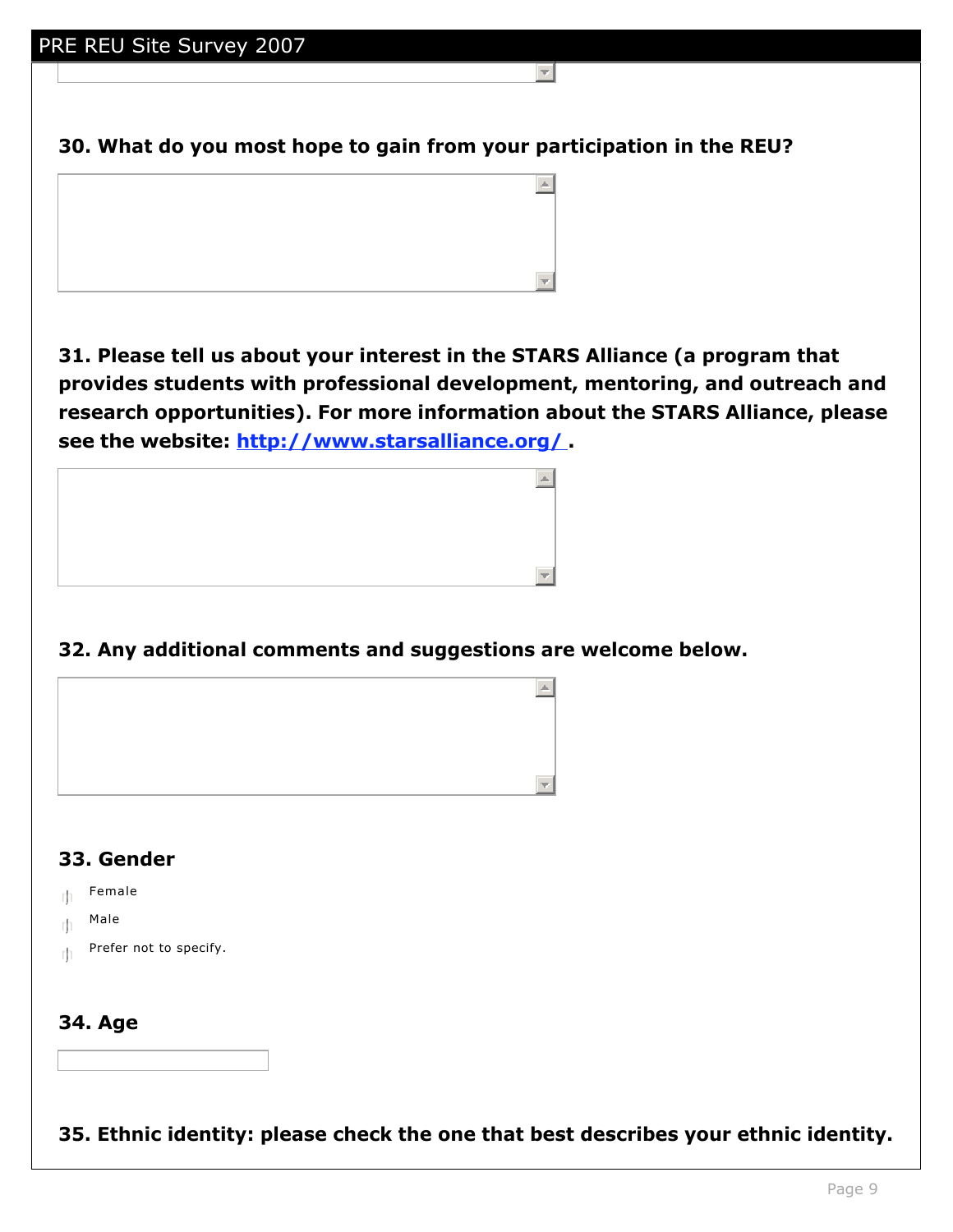- $\mathbb{F}$  Asian or Asian America, including Chinese, Japanese and others
- $\mathbb{R}$  Black or African American
- $\mathbb{F}$  Hispanic or Latino, including Mexican American, Central American, and others
- $\parallel$  White, Caucasian, Anglo, European American; not Hispanic
- $\mathbb{E}$  American Indian/Native American
- $m_{\parallel}$  Alaska Native
- $m_{\parallel}$  Native Hawaiian
- $\mathbb{E}$  Pacific Islander
- $m$  Prefer not to specify
- $\mathbb{F}$  Other (please specify)

#### **36. Which university/college do you attend?**

#### **37. Where were you immediately before starting at this REU program?**

- $\mathbb{F}$  High school
- $m_1$  4 year college
- $\mathbb{E}$  Vocational/technical college
- $m_1$  2 year college
- $\mathbb{M}$  Military
- $m$  Working full time

#### **38. Please choose the type of degree you are currently seeking.**

| Associates                                                                  | <b>Bachelors</b> |            | Masters | PhD   |
|-----------------------------------------------------------------------------|------------------|------------|---------|-------|
|                                                                             |                  |            |         |       |
| 39. Please indicate the year that you are currently in during your studies. |                  |            |         |       |
| First                                                                       | Second           | Third<br>m | Fourth  | Fifth |
|                                                                             |                  |            |         |       |
| 40. What is your expected graduation date?                                  |                  |            |         |       |
|                                                                             |                  |            |         |       |
|                                                                             |                  |            |         |       |
| 41. Please choose your major:                                               |                  |            |         |       |
|                                                                             |                  |            |         |       |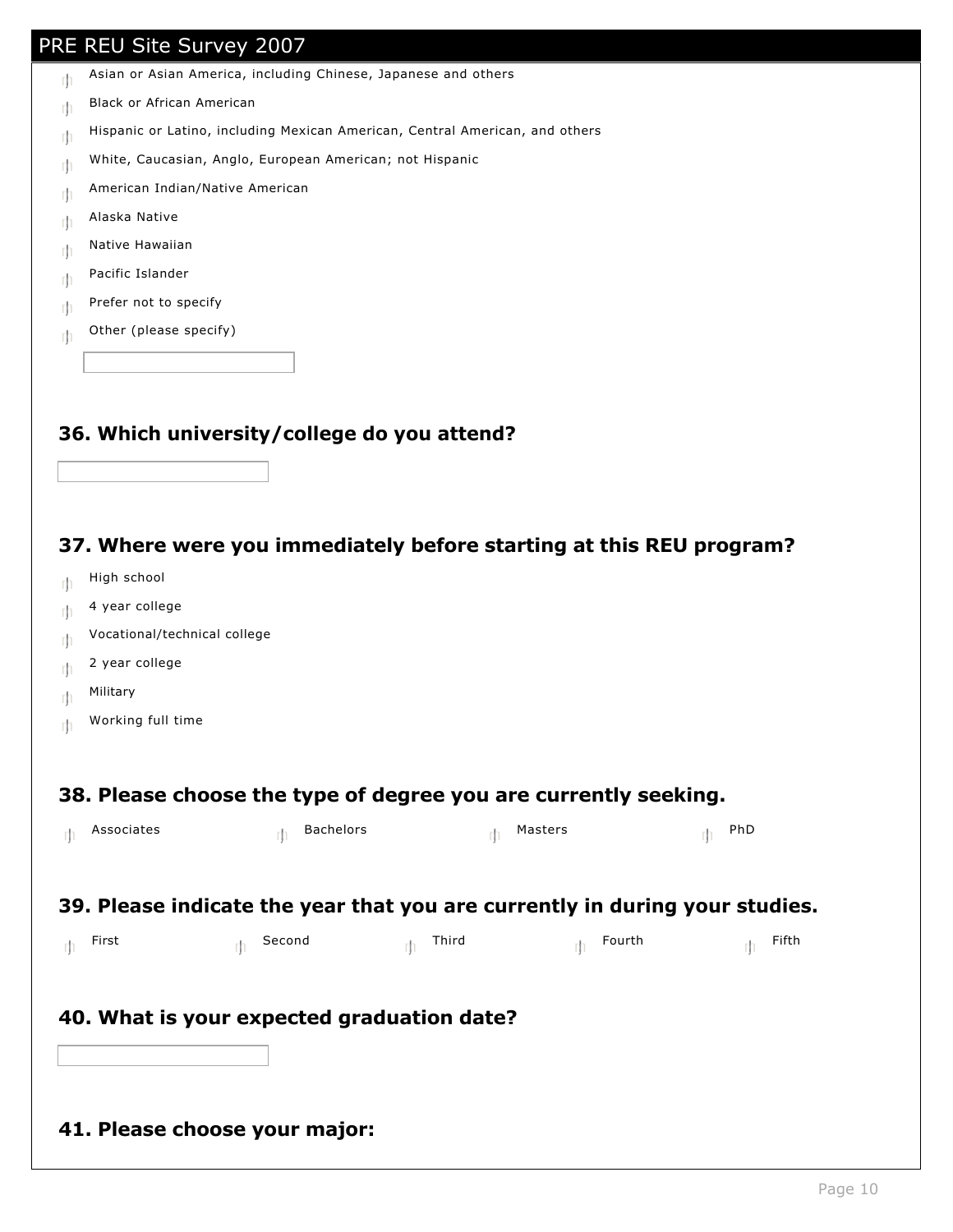# PRE REU Site Survey 2007  $m$  Computing  $m$  Computer Engineering  $\mathbb{E}$  Computer Science  $m_{\parallel}$  Electrical Engineering  $\mathbb{E}$  Information Technology  $m$  Information Science  $\mathbb{R}$  Software and Information Systems  $\mathbb{R}$  Other (please specify) **42. Second major (if applicable): 43. Current cummulative GPA: 44. Current GPA in major: 45. When you were an incoming first year student, what were you considering as a possible major?**  $\mathbb{R}$  I was considering computing/IT related fields as possible majors.  $\mathbb{I}$  I was undecided.  $\|\cdot\|$  I was not considering computing/IT related majors. I was considering majoring in: **46. At the present time, how confident are you that you will graduate with your chosen computing/IT major?**   $\parallel$  Not at all confident: I am already planning to change my major.  $\parallel$  Not very confident: it is highly likely that I will change my major.  $\mathbb{R}$  There's about a 50% chance that I'll change my major.

- $\mathbb{I}$  I'm fairly confident that I will keep my current choice as my major.
- $\mathbb{I}$  I'm very confident that I will keep my current choice as my major.